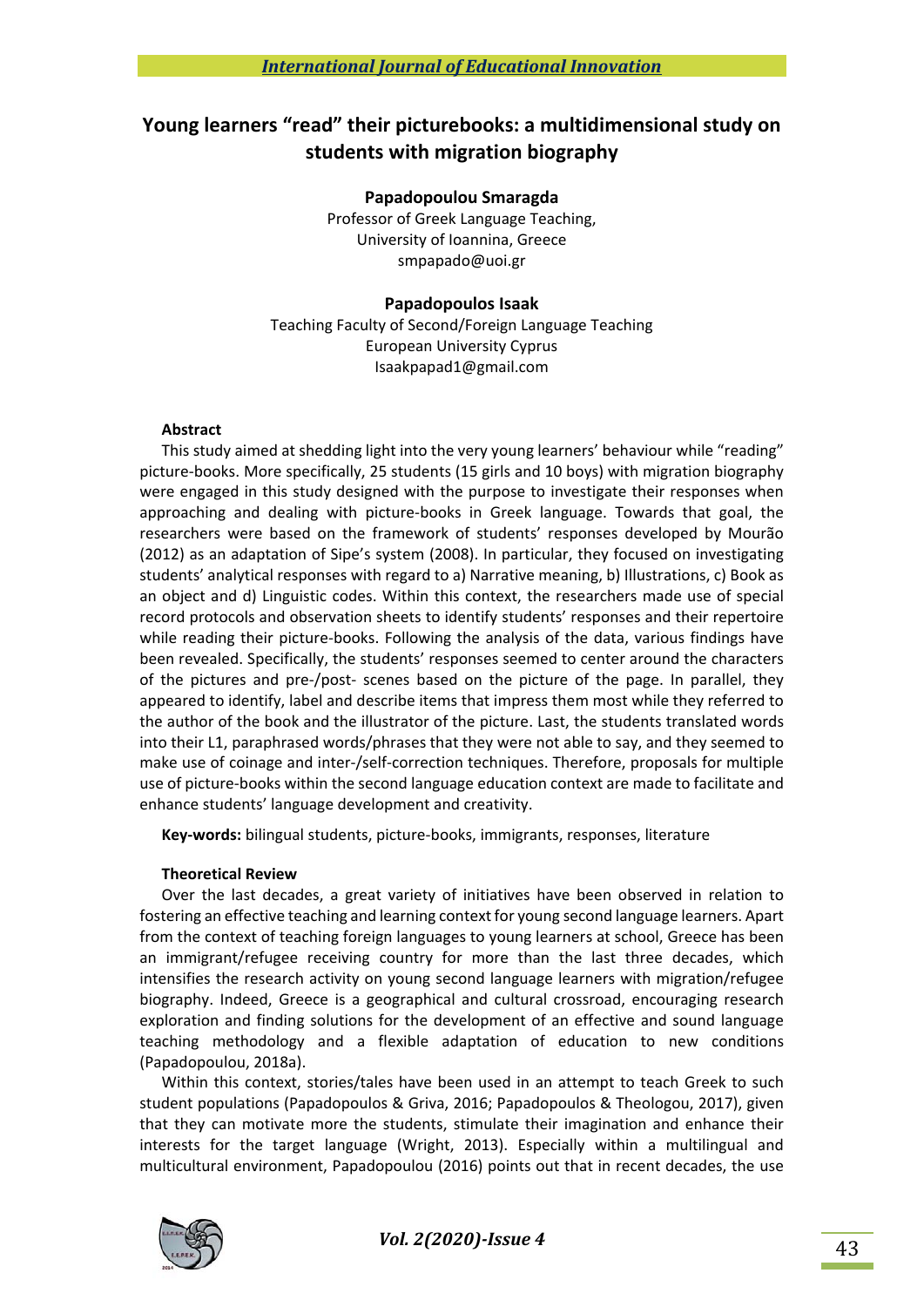of fairy tales from different countries and regions is particularly intense as they allow and cultivate communication between students, monolinguals and non‐students. Although special emphasis is placed on making use of tales/stories for the language development of immigrant/refugee students, limited attention is paid to investigating the students' responses to pictures of the books and more especially, to picture-books, which are mainly used in the initial stages of the students' language education.

Picture‐books are considered to be important educational tools that can accommodate the needs of weak language users especially in cases they are not able to produce spoken discourse in a target language. There have been proposed various terms to refer to picture‐ books such as '*storybooks'* (Ellis & Brewster, 2014; Ghosn, 2013), '*real books'*, (e.g. Machura, 1991) or '*real picture books'* (Dunn, 2003), however, a picture‐book is commonly seen as "…a *text, illustrations, total design; an item of manufacture and a commercial product; a social, cultural, historic document; and foremost, an experience for a [reader]. As an art form it hinges on the interdependence of pictures and words, on the simultaneous display of two facing pages, and on the drama of the turning page*" (Bader, 1976, p. 1).

It is worth mentioning that picture-books are an authentic form of literature and as such, they have been used in second/foreign language teaching contexts (Ghosn, 2013) as authentic material. In particular, allowing a dual presentation of the target information by providing students with both "*images*" and "*words*", they can be regarded as multimodal texts (Kress, 2003), which facilitate students' meaning making behaviours. To put it in another way, the viewers are engaged in meaning‐making procedures the result of which emerges from the combined viewers' dealing with the picture content and the plot-content (Lewis, 2001b).

Moreover, picture-books, as a form of authentic literature tend to enrich young students' imagination and encourage a more reflective behaviour. In particular, these multiple perspectives derived from dealing with picture‐books, can promote the students' interpretative skills and high emotional intelligence (Hismanoglu, 2005; Van, 2009; Khatib, Rezaei, & Derakhshan, 2011). Not to mention that making use of picture-books can lead to students' overall language development in the target taught language while such an environment can be extremely supportive in the promotion of translanguaging strategies of the students.

Taking the above into serious consideration, it is very important to realise the significance of the students' responses to picture‐books within the language teaching context. More specifically, students are engaged in multidimensional reading processes and they are regarded as meaning makers and the ones that construct the meaning coming from a "*text*".

Within this framework, according to Wolfgang (1978), there is an '*implied reader'* who is supposed to have the knowledge and background to fill the gaps or indeterminacies left by an "author/producer" of a "text". In fact, the "*communication*" between the text and the reader begins when the reader attempts to fill these gaps left by the producer of it. Meanwhile, Louise Rosenblatt placed special emphasis on the reader's engagement and involvement in meaning making through the text, proposing a notion of '*aesthetic reading'* (Rosenblatt, 1995, p. 31) referring to the reader's direction of his/her attention on the basis of the affective aspects of the reading experience. This leads to the "creation" of a third text, which is the result of the reader's personal reactive behaviour while reading the original one. Last, Stanley Fish stresses the context/interpretive community which influences the meaning making of a "text" and shapes the reader's activities (Fish, 1980) and meaning made.

Given the above, dealing with picture-books and responding to them is of utmost research importance. Although response to picture‐books has been the focus of researchers since the 1990s (e.g. Arizpe & Styles, 2003; Evans, 1998; Kiefer, 1993; Pantaleo, 2008; Sipe 2000; 2008), in Greece limited activity has been observed with regard to the use of picture-books and how students respond to them, especially immigrant students, learning Greek within the Greek school. It is very important to mention however, that there are no typologies and response is

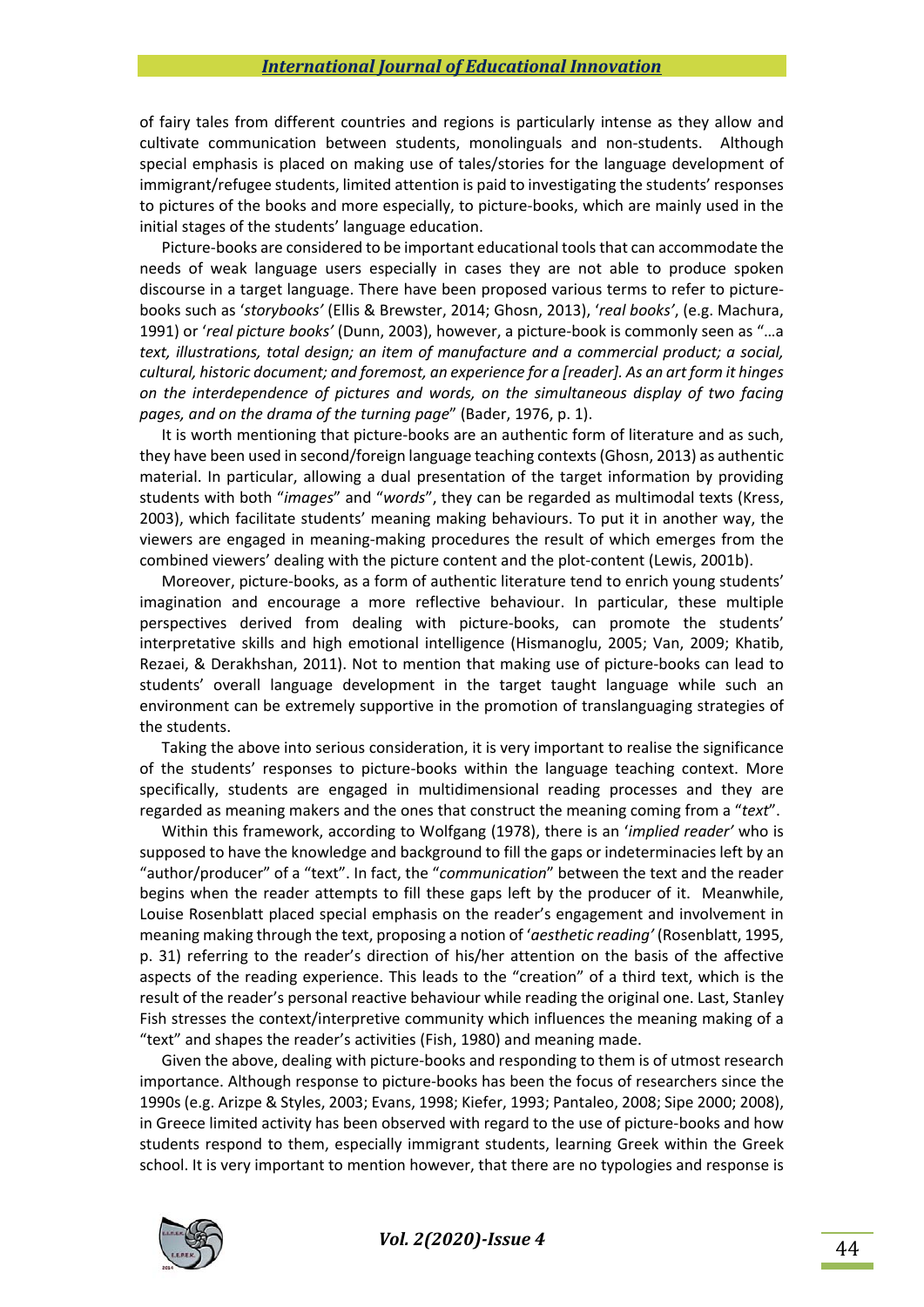rarely considered to be a high priority in the second/foreign language education context, as the verbal text of the picture-book is placed at the center of the teaching attention. Nevertheless, Mourão (2012) has adapted Sipe's categories and shown they are useful for teachers to take into consideration as they share picture‐books with groups of children.

## **The Study**

## **Rationale of the study**

The implementation of this study stemmed from the multidimensional role the readers are loaded with, in relation to approaching and dealing with pictures. In particular, appreciating that a "reader" is a meaning maker and the one who constructs meaning from "texts", this study aimed at investigating L2 learners' responses and behaviours when dealing with picture‐ books within the language education context at school and delving into their practices followed when they come into contact with pictures within the broader context of using picture‐books in class.

More specifically, this study attempted to investigate young immigrant students' responses to picture‐books in relation to:

- Narrative meaning, *which refers to the students' actions towards guessing the pre‐ and post‐scenes of the story, the students' views with regard to the heroes, their actions and the repercussions etc.*
- Illustrations, *focusing on the pictures, the items depicted in each picture, the students' reactions to them etc.*
- Book as an object, *which is related to the general context of the book development focusing on the author, the illustrator, the way/reason each picture was developed etc.*
- Linguistic codes, *referring to the linguistic resources and the codes the students make use of when dealing with picturebooks and respond to them.*

## **The sample of the study**

The sample of the study consisted of 15 female and 10 male students coming from Albania. They were 6 years old and they had been staying in Greece for about 4 years. The participation of the students was optional, and the study was carried out within the context of the Cultural Center Activities, implemented in Larissa for the school year 2019‐2020 with the purpose to facilitate Greek language learning of immigrant students. All of the students' parents provided the research team with written permission for the participation of the children. (Table 1).

| Gender                            | Female Students – 60%     |
|-----------------------------------|---------------------------|
|                                   | Male Students $-40%$      |
| <b>Years of Age</b>               | 6 years old               |
| <b>Country of Origin</b>          | Albania - 100%            |
| <b>Years of Staying in Greece</b> | 4 years – 70%             |
|                                   | $3 \text{ years} - 25\%$  |
|                                   | 1 year $-5%$              |
| Language Use at Home              | Albanian $-53%$           |
|                                   | $Greek - 45%$             |
|                                   | Mixed Language Use $-2\%$ |

# **Table 1. Immigrant Students' Profile**

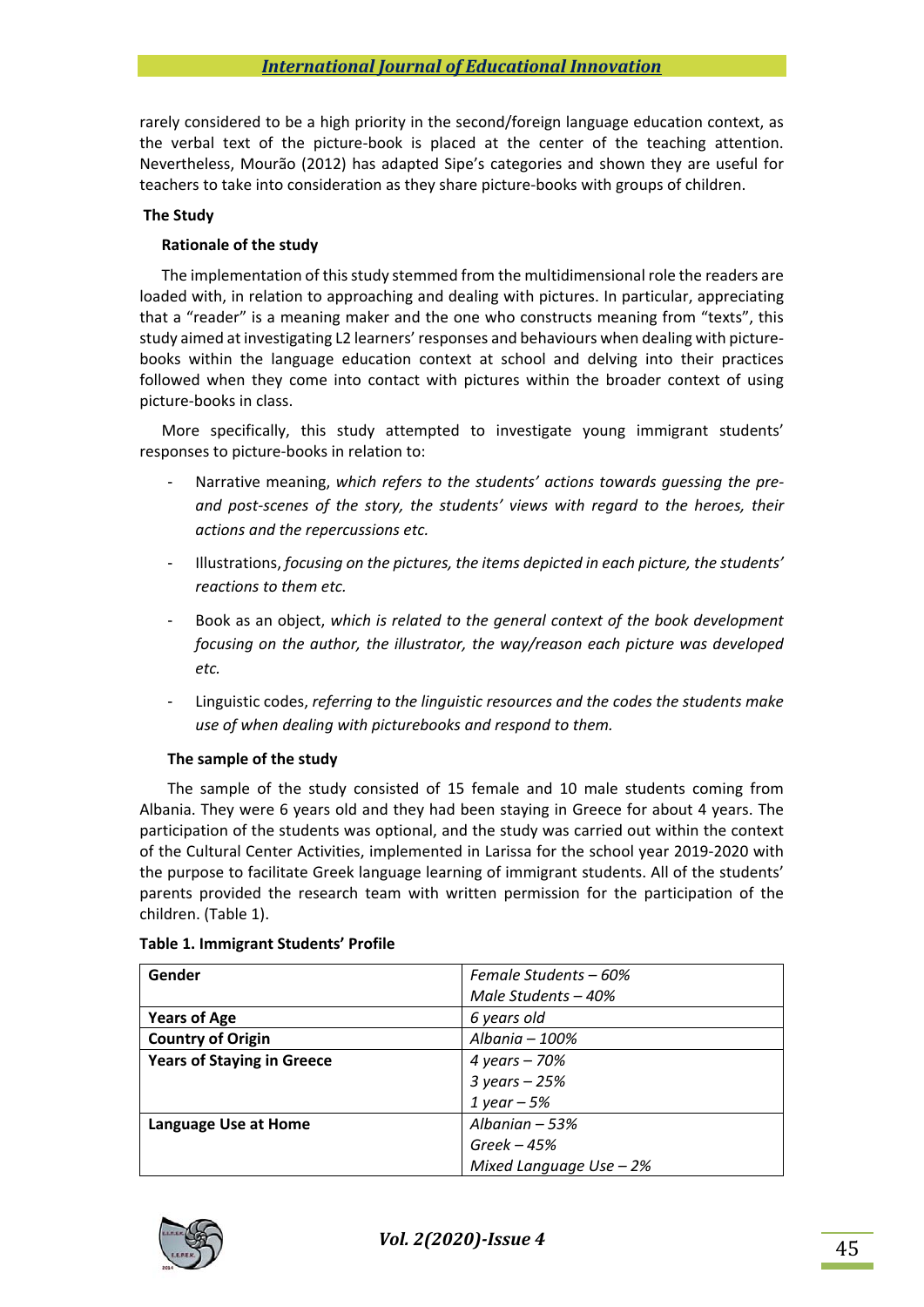#### **Research Instrument & Procedures**

As for the research implementation, the researchers made use of two research instruments with the purpose to delve into the students' responses to picture‐books.

In particular, especially designed record protocols were developed and employed by the researchers along with observation sheets with the aim to investigate and record students' responses. It is very important to mention that the record protocols were designed on the basis of and to meet the focus of the research objectives with regard to a) Narrative Meaning, which refers to scenes and parts of the story of the picture-book, b) the Illustration of the picture‐book and how people make use of it, c) the Book as an object referring to the author of this particular book and other authors that students are familiar with, either from Greece or from their home countries and d) the Linguistic Codes used by the immigrant students when dealing with picture‐books.

Concerning the procedures of the study implementation, the researchers observed ten teaching sessions in which immigrant students approached a picture-book along with their teacher. The teacher made use of ten different picture‐books which were placed at the center of the teaching activity in ten different teaching sessions. Observing the learners' behaviour when approaching and dealing with picture-books, the researchers kept notes used the research instruments while qualitative analysis was made with the purpose to investigate their responses and the context they were developed, as well as quantitative analysis was also used in an attempt to examine the frequency of learners' responses.

The particular picture‐books were chosen on the basis of the students' interests while an attempt was made to include books close to the thematic areas of the school curriculum of this grade such as: everyday situations, school animals, family, friends and neighbourhood. More specifically, the teacher of the programme used the following picture-books:

## **Picture‐Book 1 – A new friend for Miss Mouse**

*This picture‐book refers to a miss Mouse who likes making new friends. Suddenly, she met a young elephant, she felt really happy that she had a new friend. However, the main problem was that the young elephant was afraid of her while the book describes the continuous attempt of the mouse to persuade the new friend that she is not going to harm him and that she loves him.* 

## **Picture‐Book 2 – The younger and the elder deer**

*This particular picture‐book outlines a story related to a young and an old deer and their adventures. In particular, through their adventures, it becomes clear that it's not a matter of age and size to defend oneself. Sometimes, courage, wisdom and belief are the most dynamic tools that someone can use to fight against something.* 

## **Picture‐Book 3 – Melina, the detective**

*The picture‐book refers to Melina, a young girl who wishes to become a detective. She shared her dreams with their friends but they laughed at her, she shared her dreams with her mother and she was impressed. While she managed to carry out a first detective task she had, she was not able to complete successfully her second task to find a lost dog. However, she finds something very interesting in the neighbouring house.* 

# **Picture‐Book 4 – The Little "Why…"**

*This particular picture‐book refers to Little Why, which is a very lively creature. It cannot stay calm, it is very active and it wants to explore many interesting things. It can explore many wonderful things around it, such as the giraffe's tall and slender legs and the proud buffalo horns. But there are also the sharp crocodile jaws, which can create some problems to it.* 

## **Picture‐Book 5 – Nothing can frighten a bear**

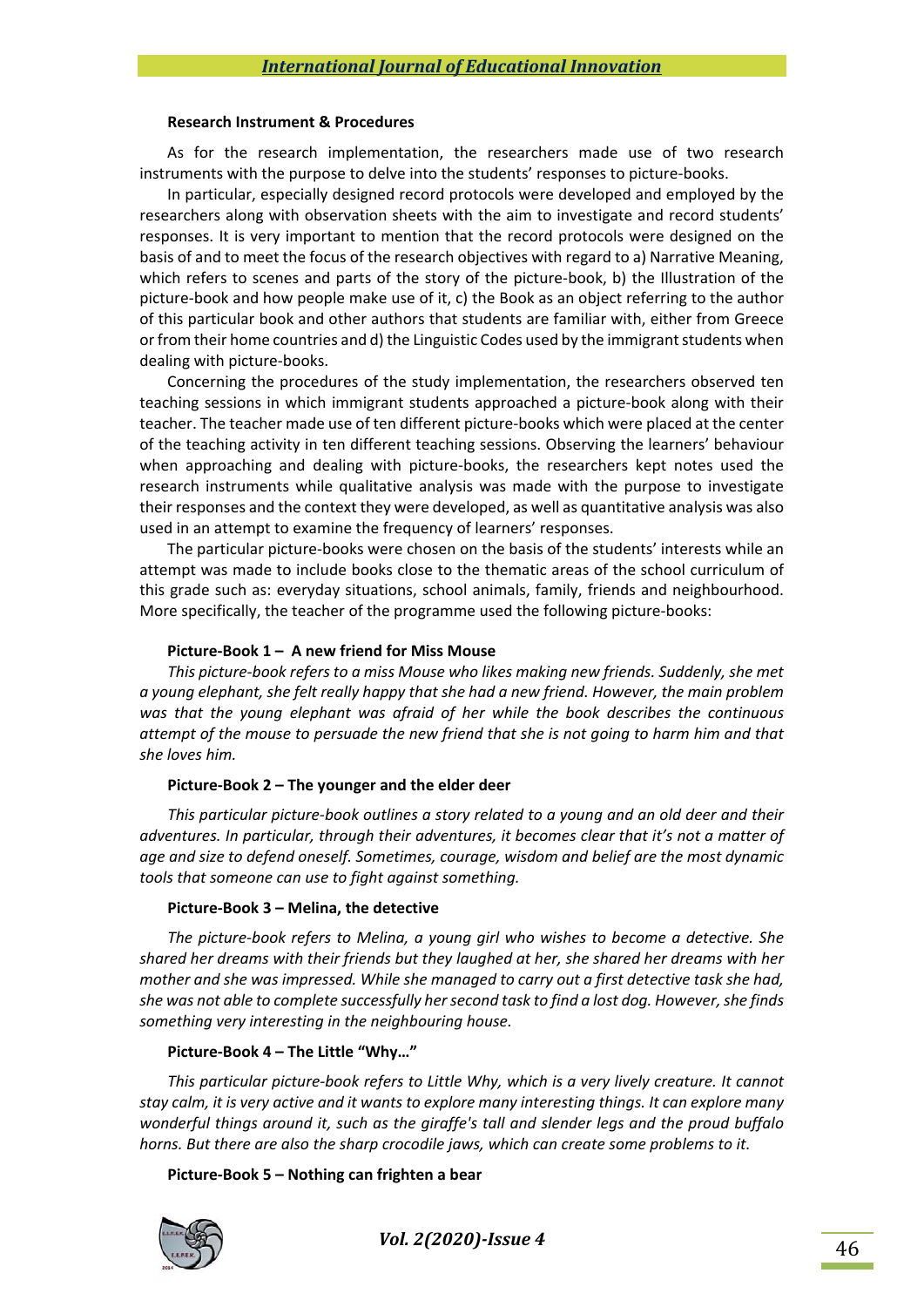*This book outlines an interesting story related to forest bears. In particular, deep in the dense forest, the bears of the story hug until they fall asleep. They are very calm, but the little teddy bear hears a monster and gets frustrated. However, the bear daddy tells him confidently that there is nothing that can frighten a bear.* 

#### **Picture‐Book 6 – Pat the Bunny**

*This picture‐book presents an interesting story which is related to things that young children can do to spend their free time creatively. It is a description of simple daily habits that a lot of young children have and it also encourages young children to do things like smelling flowers in their attempt to explore and interact with the world around them.* 

#### **Picture‐Book 7 – A very hungry caterpillar**

*This particular picture‐book is characterised by its very attractive pictures in its pages. It refers to the process through which a caterpillar becomes a butterfly, placing special emphasis on the magic of nature, the natural phenomena and the blooming of colours.* 

#### **Picture‐Book 8 – The Gruffalo**

*This picture‐book presents the life of animals in a forest. More specifically, the Gruffalo is the basic hero of the book. The reader is provided with amazingly interesting pages depicting different kinds of animals, their habits and their voices (in the versions of the books with interactive buttons).* 

#### **Picture‐Book 9 – The Little House**

*This particular picture‐book is referring to the differences between the city and the village. In particular, the book presents the story of a little house which was located in a village. In the beginning pf the story, the little house looked very happy but gradually and while the city was being developed around the little house, it began to feel sad and strange.* 

#### **Picture‐Book 10 – Don't let the pigeons drive the bus!**

*This was the last picture‐book that the students dealt with. This is a very funny picture‐ book which refers to a story of a bus driver and a pigeon. When a bus driver wishes to take a break from his route, a volunteer appeared to take his position and help him. A pigeon wished to help the driver but no one wished to have such a driver. Thus, the pigeon asks questions that the "readers" need to answer.* 

Based on the record protocols, the researchers observed the students' responses in an attempt to have a complete view of the students' responses and behaviour when dealing with picture‐books. No specific instructions were given to the students, who were encouraged by their teacher to participate freely.

#### **Findings**

Upon the completion of the data processing, various findings have emerged with regard to the immigrant students' responsive profile concerning the picture‐books.

Regarding the first thematic strand "*Narrative Meaning*", the students appeared to demonstrate a multiple analytical responsive behaviour (Figure 1). In particular, they seemed to make predictions about the scenes of the picture‐book to a great extent (55%) while they usually described potential pre‐ and post‐scenes of the story, based on the pictures of the book (32%). Last, they tended to make inferences about the characters (13%) of the pictures.

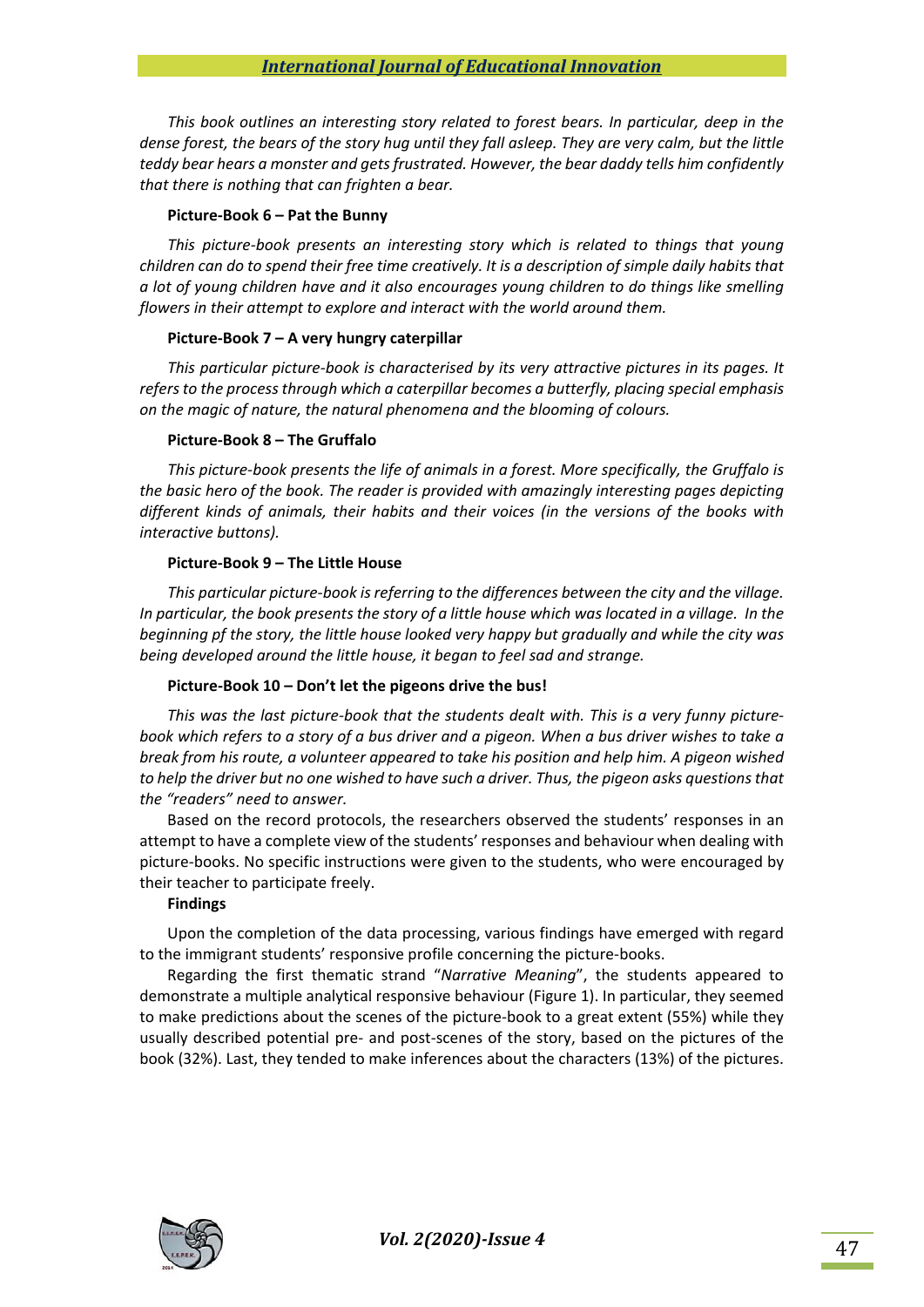

**Figure 1**. Narrative Meaning Responses

Concerning the Illustration of the picture‐books, the following figure (Figure 2) provides a descriptive account of the students' responses with regard to the pictures of the book pages. In particular, most of the students identified and labelled several items depicted in the picture of the page (63%). Many of them seemed to describe an item, which attracted their attention (30%) while among the common behaviours of the students were their reference to an item which they did not like (3%), or they would like to change (2%) or omit from the page (2%).



**Figure 2**. Illustrations – Responses

Delving into the field of "The book as an object", the following figure (Figure 3) outlines the students' responses. More specifically, most of the students referred both to the author of the picture‐book (48%) and to other potential known authors (35%). They appeared to discuss the illustrator of the book (10%) and expressed themselves with regard to other illustrators and painters (7%).

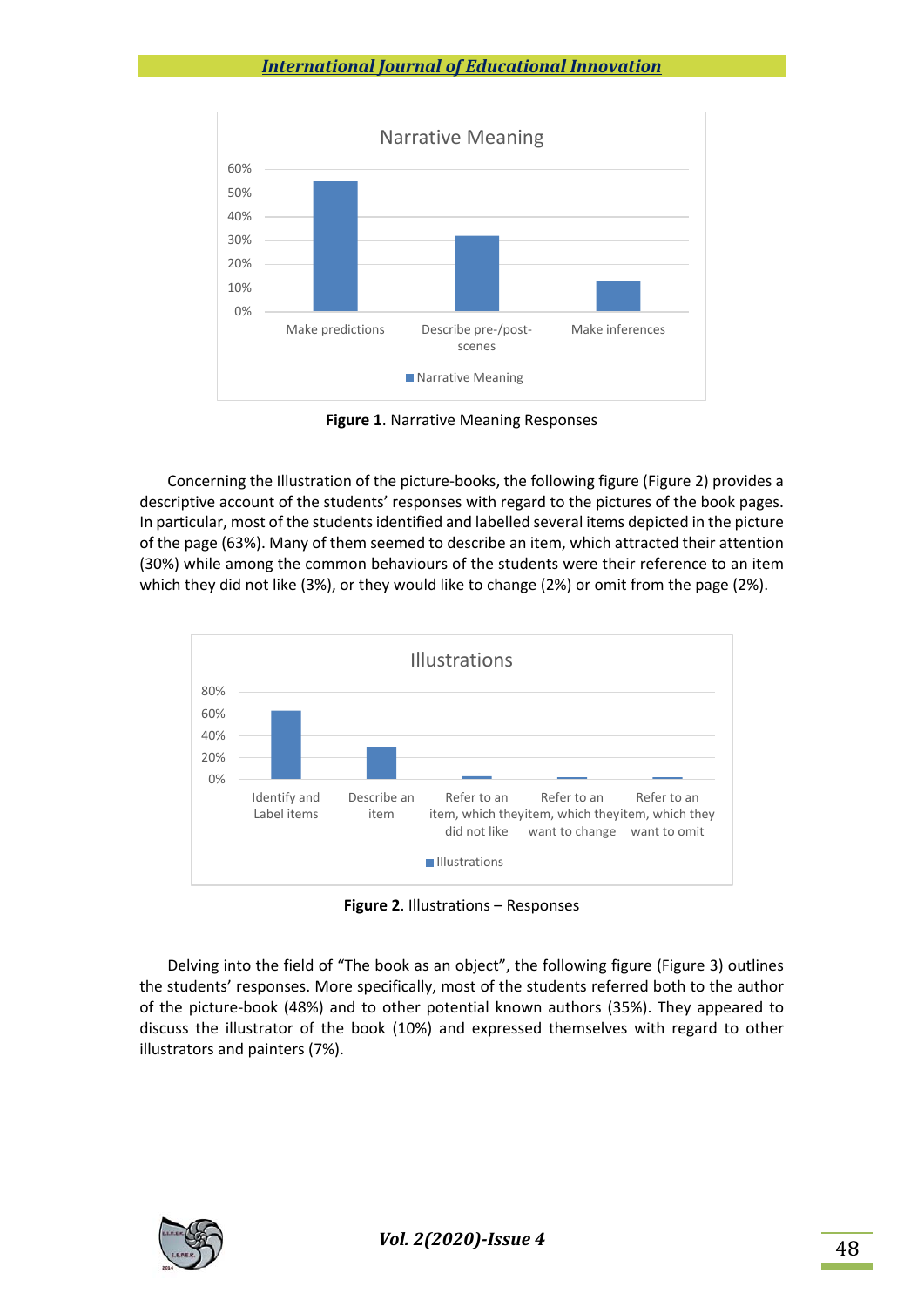

**Figure 3**. Analytical Response – The book as an object

The last strand of focus was the one of the Linguistic Codes of the students, the findings on which are presented in the figure below (Figure 4). While dealing with picture‐books, the majority of the students appeared to translate spontaneously a word or expression into their heritage language (48%), while they tended to translate other classmates' words into Greek language (25%). They also seemed to paraphrase what they were not able to mention in the Greek language (23%) while they appeared to correct their classmates when they mispronounced or used a wrong word in Greek (18%).



**Figure 4.** Analytical Response – Linguistic Codes

# **Discussion**

The present paper outlined a study, which was carried out with the purpose to investigate second language students' responses to picture‐books. Through this study, it was shown that students exhibited a great variety of responsive behaviours which are worth further researching.

In particular, the students appeared to focus on the pictures of the pages and make predictions about the plot and the heroes of the picture‐book. As picture‐books have at least one picture on every double spread, it is worth mentioning that these books are loaded with a great variety of visual support, which encourages students to be engaged in "advanced reading procedures" (Birketveita, 2015). They tend to think both creatively and critically, which are considered important assets of the 21st century and necessary actions in a second language teaching context. To clarify it more, the students expressed their views about the use of colours, the actions of the heroes as well as the importance of particular elements of

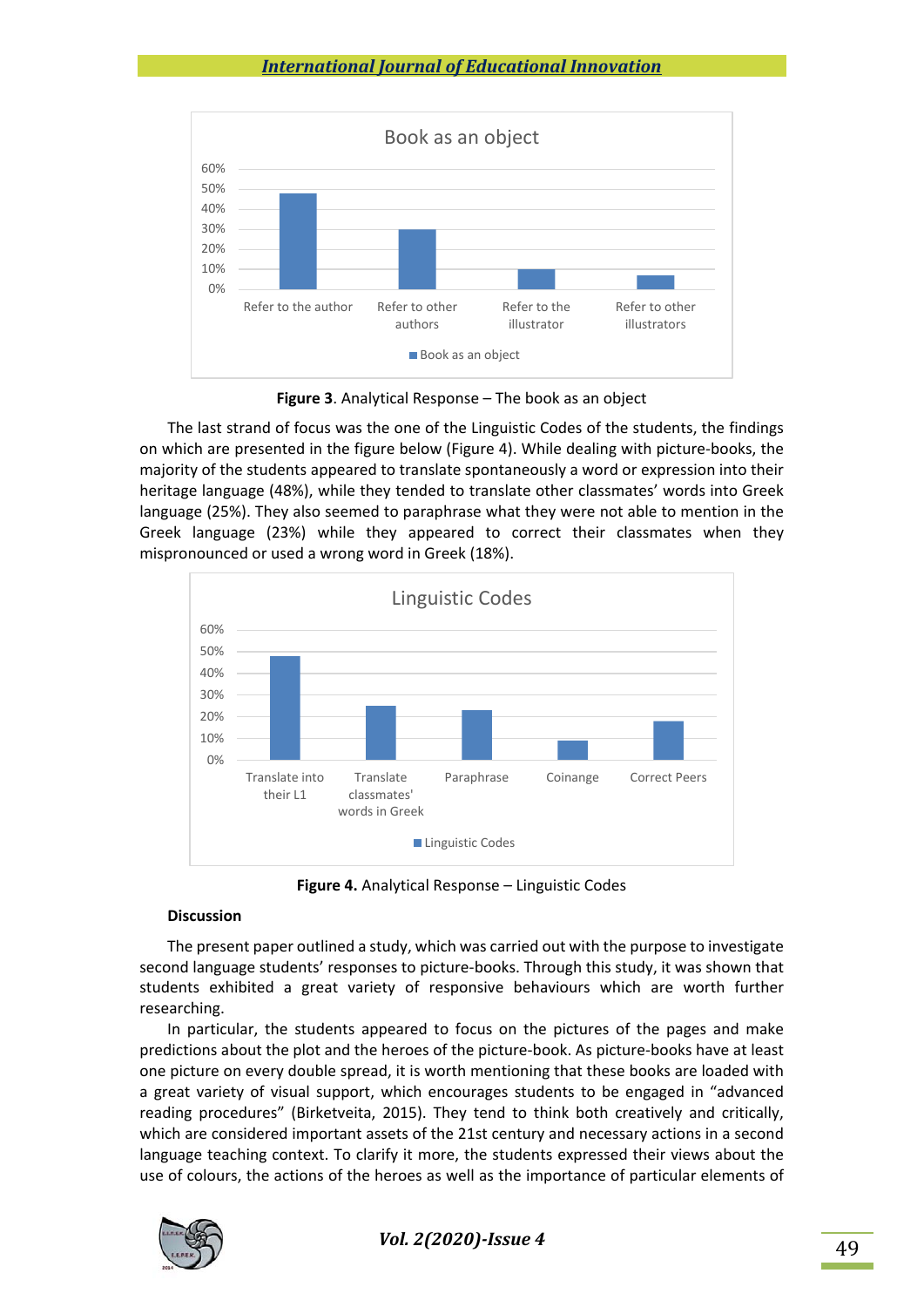in the development of the plot, which are considered to be important competencies of critical thinking for very young learners (Papadopoulos & Bisiri, 2020). Meanwhile, they creatively made their own stories, described scenes that could happen based on the picture they looked at, while they were engaged in creative conversations about authors and illustrators.

Moreover, the students seemed to produce spoken discourse, as they dealt with the picture items, discussed the heroes, actions and they were engaged in discussions on the author and the illustrator of the picture‐books. Through being exposed to authentic stories of the books and authentic language, they are offered a wide variety of vocabulary, sometimes more than it happens with course‐books or graded readers (Griva, 2020).

Dealing and playing with the pictures can lead to the development of students' visual literacy skills. Although literacy was initially connected to the ability to read and write texts, nowadays, it has come to include both the ability of a person to read images and make meaning, just like in the case of picture-books (Rimmereide, 2013). Needless to mention, picture‐books were effective tools even for weak language students and their comprehension, as it was revealed in this study. According to Schmitt et al. (2011) a reader needs to understand 98‐99% of the words to feel encouraged to continue the reading activity of a story. However, appreciating that the participants were very young students, with limited knowledge in the Greek language, we decided to use picture‐books, as the verbal text and the pictures were equally important in conveying the meaning of the story. In other words, picture-books engage the readers and this interaction between the picture and the "reader" provided the students with ample opportunities for multiple interpretations, leading them to the development of critical visual literacy.

A worth noticing aspect of this study is related to the use of linguistic codes by the immigrant students. Through this study, it was revealed that they made use of various compensation strategies such as translation, transformation and coinage. Picture‐books and dealing with pictures of their stories offer the students a relaxing and safe environment which motivates them to use all their linguistic resources and communication mechanisms. Indeed, according to a study of Butler (2004), it was shown that picture‐books provided the functional and communicative aspect of language learning, and helped the students to learn how to communicate more efficiently. In this study, the students expressed their views in a free and open‐ended environment, which encouraged them to appreciate their full linguistic resources and see "language" as a mean of communication. They made use of their L1 and L2, they also made use of compensation communication strategies, in their attempt to communicate their ideas and thoughts with others. It goes without saying that dealing with picture-books is and should be an energetic and interactive activity which motivates students to employ their productive and their receptive skills, which they develop holistically within such a teaching environment. Thus, the students participated in this study, were motivated to deal with pictures, to express their views and their ideas, to exchange opinions and collaborate. Indeed, in her study Papadopoulou (2018a) also emphasizes the necessity of coexistence and utilization of all the language practices and strategies of expression students in a contemporary and creative language class use

Taking the above into serious consideration, teachers should make regular use of picture‐ books within their language classrooms, as, in this way, they provide their students with ample opportunities for further language development and communication. Fostering a pleasant environment through using picture-books and dealing with pictures can motivate second language learners to use not only the target language but all their linguistic resources to make meaning, to communicate and interact within and outside the school environment.

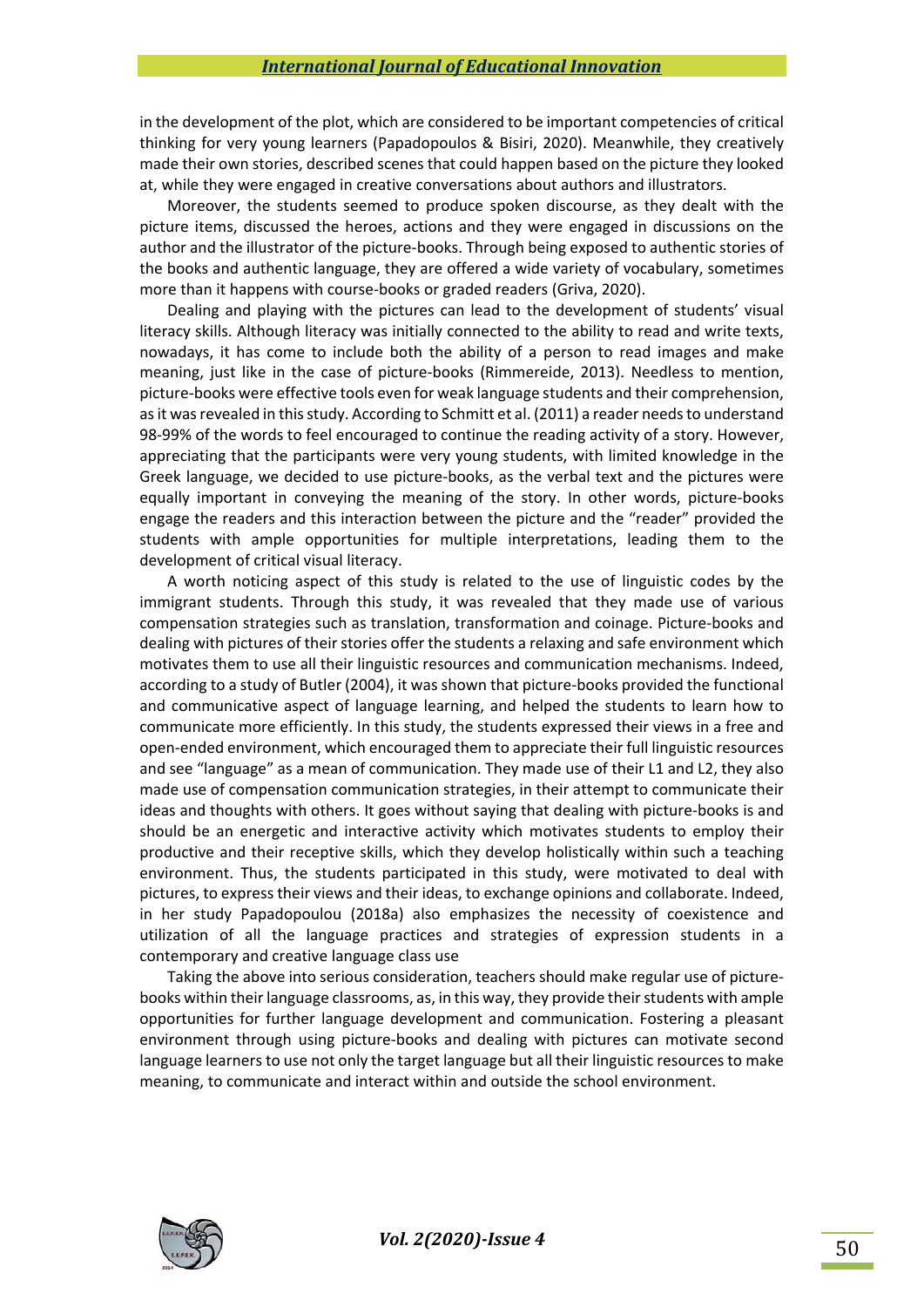#### **References**

Arizpe, E., & Styles, M. (2003). Children *Reading Pictures. Interpreting Visual Texts.*  Abingdon: Routledge Falmer.

Bader, B. (1976). *American Picturebooks from Noah's Ark to The Beast Within*. New York: Macmillan.

Birketveit, A. (2015). Picture books in EFL; vehicles of visual and verbal literacy. *Nordic Journal of Modern Language Methodology*, 3(1), 1–27.

Butler, G. Y. (2004). 'What level of English proficiency do elementary school teachers need to attain to teach EFL? Case studies from Korea, Taiwan, and Japan'. *TESOL Quarterly* 38 (2), 245–74.

Dunn, O. (2003). REALpictureBOOKS – an additional experience in English. In S. Mourão (Ed.), *Current Practices: A Look at Teaching English to Children in Portugal*. Book of Proceedings, APPI & IATEFL 1st Young Learner Conference (pp.106‐14). Lisbon: APPI.

Ellis, G., & Brewster, J. (2014). *Tell it Again! The Storytelling Handbook for Primary Teachers* (3rd ed.). London: British Council.

Evans, J. (Ed.). (1998). *Talking Beyond the Page. Reading and Responding to Picturebooks.*  Abingdon: Routledge.

Fish, S. (1980). *Is There a Text in This Class*? Cambridge, Mass.: Harvard University Press.

Ghosn, I‐K. (2013). *Storybridge to Second Language Literacy. The Theory, Research and Practice of Teaching English with Children's Literature*, Charlotte, NC: Information Age Publishing.

Griva, E. (2020). Introduction-Early FL Learning: policies and teaching practices. In I. Papadopoulos, & V. Savic. (2020). *Teaching Young Foreign Language Learners in SE Europe: a multidimensional research on policy and pedagogical practices*. Thessaloniki: Disigma Publications

Hismanoglu, M. (2005). Teaching English through literature. *Journal of Language and Linguistic Studies,* 1(1)

Khatib, M., Derakhshan, A., & Rezaei, S. (2011). Why & Why Not Literature: A Task‐based approach to teaching literature. *International Journal of English Linguistics*, 1 (1).

Kiefer, B. (1993). Children's responses to picture books: a developmental perspective. In K.E. Holland, R.A. Hungerford & S.B. Ernst (Eds.), *Journeying: Children Responding to Literature.* Portsmouth, (pp. 267‐83). NH: Heinemann.

Kress, G. (2003). *Literacy in the new media age*. London: RoutledgeFalmer.

Lewis, D. (2001b). Showing and telling: the difference that makes a difference. *Reading*:*Literacy and Language*, 35(3), 94‐98.

Machura, L. (1991). Using literature in language teaching. In C. Brumfit, J. Moon, & R. Tongue. (Eds.), *Teaching English to Children*, (pp. 67‐80). London: HarperCollins Publishers.

Mourão, S. (2012). *English Picturebook Illustrations and Language Development in Early Years Education*., (Unpublished doctoral dissertation). Aveiro, Portugal: University of Aveiro,

Pantaleo, S. (2008). *Exploring Student Response to Contemporary Picturebooks*. Toronto: University of Toronto Press.

Papadopoulos, I., & Bisiri, E. (2020). Fostering critical thinking skills in preschool education: designing, implementing and assessing a pedagogical programme based on multimodal intercultural tales. *Multilingual Academic Journal of Education and Social Sciences*, 8 (2).

Papadopoulos, I. & Griva, E. (2016). Travelling around Greece through its tales: developing Greek language and multicultural awareness to preschoolers with migration background. *Theory & Practive in Education Sciences*. 9, 113‐136,